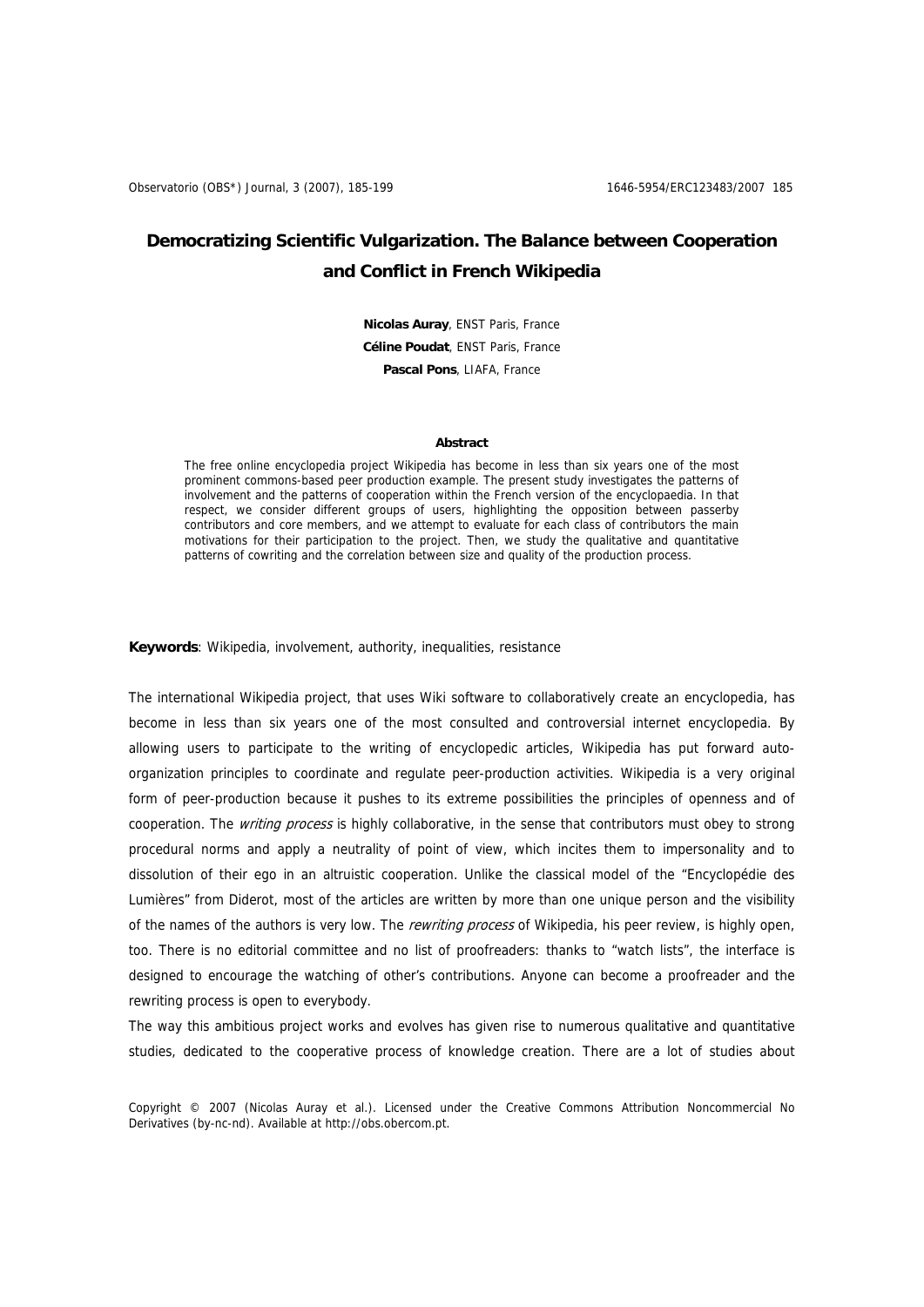Wikipedia. Most of these studies do not directly focus on social science issues but underline that both peerproduced and classical encyclopedias with a closed editorial committee go head to head. Discourse analysis methods show that Wikipedia entries tend to be indistinguishable from those found in print source (Emmig, Herring 2005). Quantitative metrics of site growth and complexity globally show an improvement of *rigor* and diversity (Lih 2004). Voss (2005) models the evolution of Wikipedia by a quantitative analysis of the growing number of authors, articles and edits. He underlines the exponential growth and scale-free networks already known in other contexts. A recent and very much discussed article compares Wikipedia to The Britannica Encyclopaedia and argues that the former comes very close to the latter in terms of the accuracy of its science entries (Giles 2005).

A limited number of approaches focuses only on social science issues and tries to exhibit the distribution of roles, or to describe the "careers" of contributors and to assess their motivation. They are generally based on very small samples. For example, Kuznetsov (2006) tries to explain why people are motivated to contribute to the Wikipedia project but her comprehensive analysis of the motivations of Wikipedians is based on an informal survey led on over one hundred New York Students who did participate to the project. Bryant Forte and Bruckman (2006) exhaust different roles and forms of involvement within the practices related to the project. Wattenberg and Viegas (2005) tackle the coordination of the Wikipedians through the analysis of the talk pages of some controversial articles. Nevertheless, those very interesting qualitative studies remained exploratory because they were led manually or semi-automatically on a small number of articles or talk pages corpora, or on classical interviews and online questionnaires.

To avoid this problem of exiguity and non-representativity of the corpus in social science approaches of Wikipedia, we extracted the complete database of the edits done on the French encyclopedia since its beginning (march 200[1](#page-1-0))<sup>1</sup> in 2006, April, the 4th. Our objective is to describe and qualify editorial practices thanks to quantitative analysis. The XML database contains the complete version history of the edits. Each revision is associated with an author (login or IP address), a timestamp and the contribution of each author to every page by the number of distinct contributions, the number of inserted, deleted and moved characters, the number of the characters remaining in the final version and the number of reversions done. The database provides new data that were not available in the previous statistical works on Wikipedia, which were mostly based on the *number* of contributions. It makes it possible to observe articles and contributors through the number of inserted characters and the *resistance* of the latters during the editorial process.

The French database contains 317 000 contributors (for circa 400 000 articles and 6 millions of edits). For comparison, the French Wikipedia is the third one in the world in size, after the English (circa 1.4 million of

<span id="page-1-0"></span> 1 The study was led within the Autograph project, a French public research project about auto-organization in large online cooperative groups  $(**http://**)$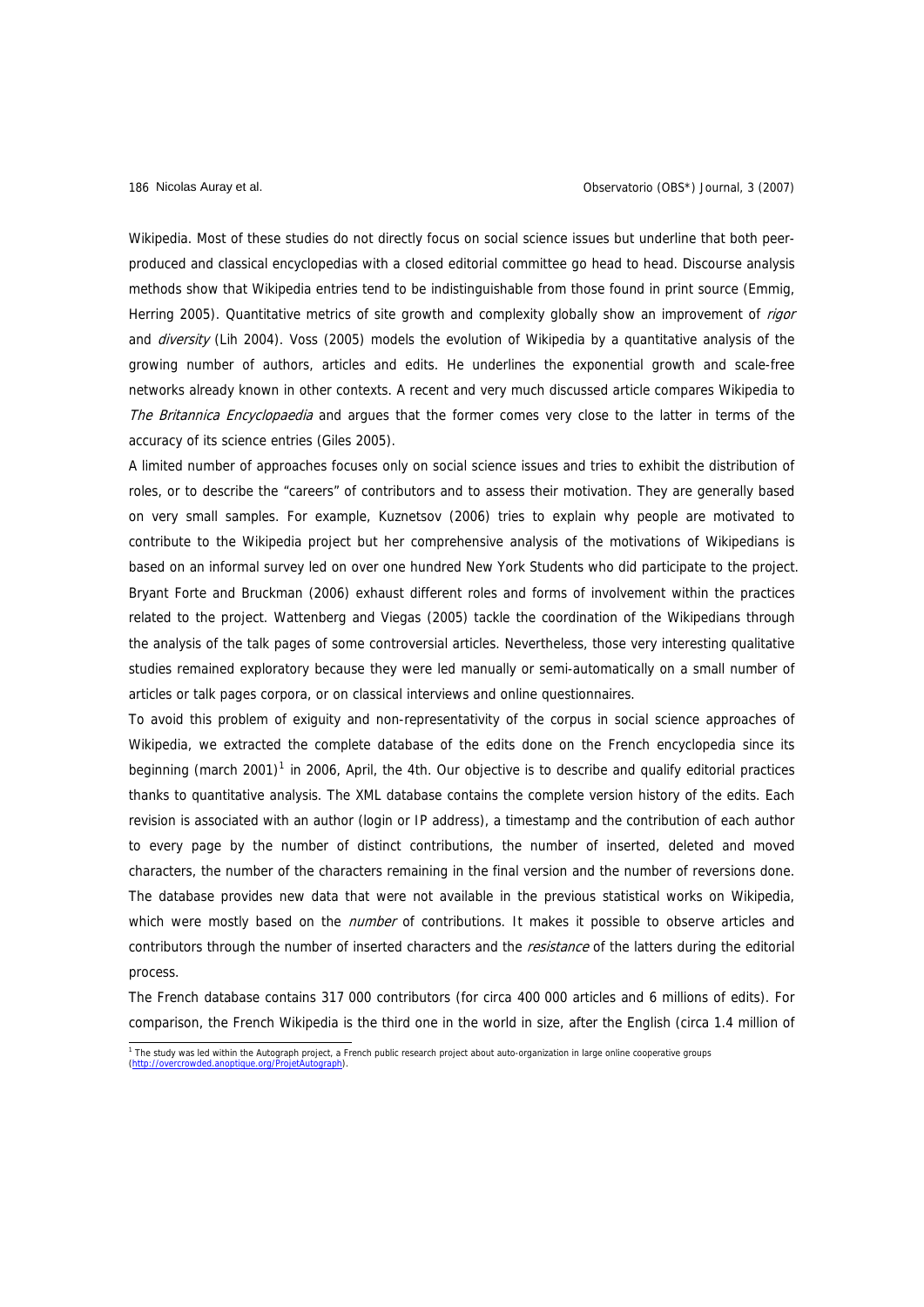articles) and the German (circa 500 000 articles) ones. We address to this original corpus - built from the complete database - two research questions. Firstly, we tried to evaluate the patterns of contribution: we aimed at a better understanding of the social logics of involvement of contributors. What are the different roles of the contributors who ensure the efficient<sup>[2](#page-2-0)</sup> functioning of the collaborative production? We tried to identify different classes of contributors, and analyze the main motivations of the contributions from each class thanks to qualitative interviews of different samples of contributors.

Secondly, we tried to evaluate the *cooperative patterns*. Wikipedia is a miracle and an astonishing challenge, because it is an auto-organized coproduction where people do not know each other and where there are surprisingly very few definitive bans. However, it reaches authority and liability. How is it possible? What are the regular *cooperative patterns?* We tried to exhibit which cooperative patterns were connected to badly evaluated articles (articles tagged as "partial ones"), and well-evaluated articles (tagged as "quality articles"). So, we aimed at distinguishing "good" and "bad" cooperative patterns. The exhibition of the contribution and cooperation patterns allows us to better understand the social logics of cooperation in the production of this common good.

## **Why do French Wikipedians contribute? A contrast between two classes of contributors**

Contrary to most free software or open content movements, where reputation incentives play a big role and where people expect delayed rewards (Lerner Tirole 2002), each wikipedian article is *anonymous* and has most of the time several cowriters. In that respect, one of the greatest characteristics of the productive collaboration in the case of Wikipedia is the strongest weight of the collective norms and the greater humility of the members. In most cooperative productions, the individuality of the members is evaluated (Himanen 2001), even more than in academic research where the humility is appreciated, as Robert Merton highlighted in his sociology of knowledge. The benefits of participation consist of immediate and delayed payoffs: being paid to participate ; user need for particular software (von Hippel 2001). On the contrary, the members of Wikipedia are modest and have a high sense of solidarity and a dedication to a public good.

## **An heterogeneous community**

On the basis of our extracted data, the Wikipedia population can be divided into two groups of users: anonymous, or IP users and registered users. Anonymous users refer to the users who write on Wikipedia without being logged, consequently identified by their IP address. Registered users, or Wikipedians, refer to

<span id="page-2-0"></span>and the state of the temperature in the mean a collective production which reaches legitimacy and credibility. It seems to be the case for Wikipedia since a recent *Nature*<br>article (Giles 2005) exhibited the quasi-equivale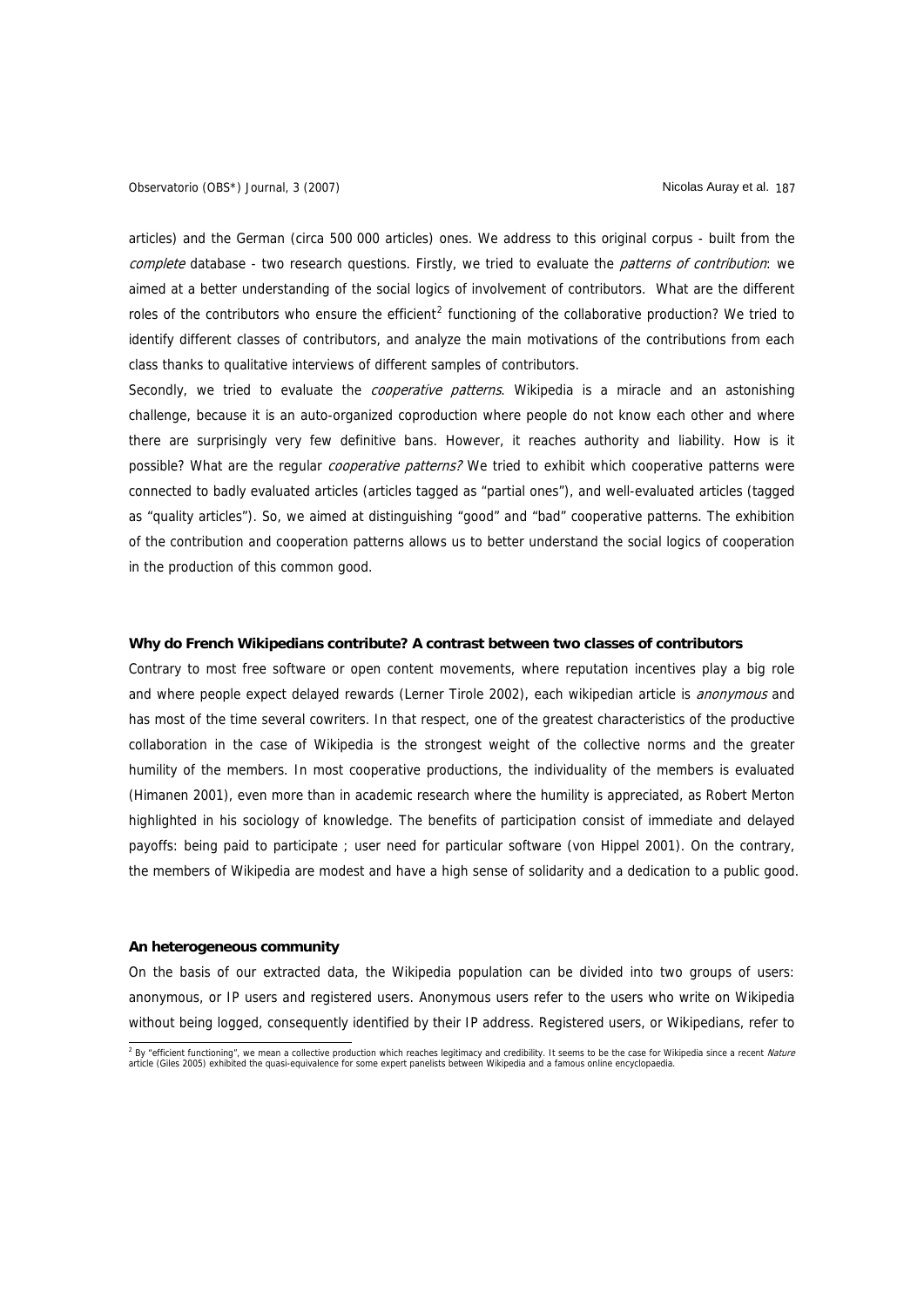the participants who have an account on Wikipedia. Registration is free and open to all users, and Wikipedians, who are identified by pseudonyms, can access different technical and political facilities: on the technical plan, they can track a list of articles through watch lists or personalize their user page according to their needs and practices, and the political level, they can participate to the decisions related to the organization of the project (proposals, elections). Anonymous users represent the greatest part of the Wikipedia population, that is 90.22% of population (286 350 IP addresses) in April 2006. Wikipedia is indeed mainly populated by an unknown crowd which is not very involved in the project. We counted a total of 30 985 registered members (9.76%).

Amongst the "registered users", we distinguished the "top 100" largest contributors. Our statistical analysis of the exhaustive database allowed us then to highlight the opposition between two very contrasted groups of contributors:

- A « kernel » of activists: with a high involvement, they are all registered and often benevolent to assume administrative duties. For example, on the first 100 editors (the "top 100") in april 2006, 54 were already administrators and 11 became administrators after the date.
- The « passerby contributors »: with a contribution limited to their areas of expertise, they are occasional writers; they have weak ties, often remaining anonymous (IP). They stroll in the corpus like walkers in a town. Occasional writers are passerby contributors who wander in the website and contribute to a topic, once or rarely.

The participation by entering an  $\ll$  IP » address is a good proxy of the belonging to the category of the « passerby contributors". As a matter of fact, there is a very low number of IP which have a big number of contributions: only 7 IP have more than 1000 contributions, it means less than 0.001%. A registered contributor contributes an average of more than forty times as much as the IP ones (average number of contributions: 141.67 vs. 3.49).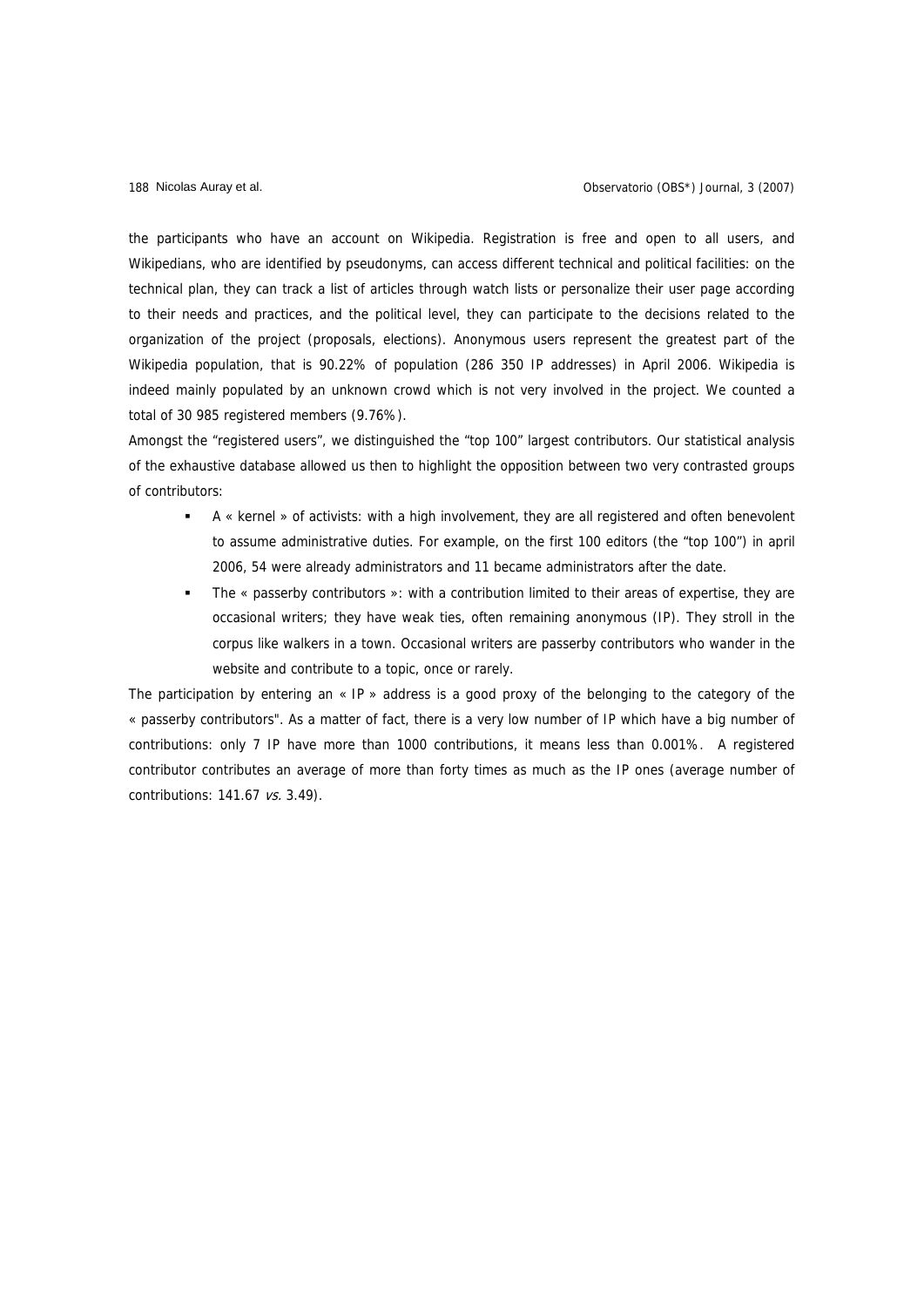

Fig. 1. Variation of the number of each class of wikipedians depending on the number of their contributions

The diagram above gives a more comprehensive vision of the fact that the IP are almost always "passerby contributors", with less than 10 interventions in the text of the encyclopaedia. The registered people have a more balanced distribution and that is why we took the top 100 as a proxy of the "kernel of activists".

The kernel of activists is a very small group. We first noted that only 10% of the contributors have a user account … while they edit 70% of Wikipedia (total inserted characters). Amongst them, the « top 100 » (0,03% of the editors) do 26,92 % of the contributions. A surprising result of our study is that these 100 editors contribute 1.5 more to the encyclopaedia than the 286 350 IP (1 661 296 contributions for the top 100 vs. 998 361 contributions for the IP). There is indeed a strong inequality of participation between the "Core team" and the "peripherical members".

Our result feeds the issue of the controversy on the importance of the contributors in the collective production of the encyclopaedia as a common good. During the elections of the Board of the Wikimedia Foundation, Aaron Schwarz posted the results of his own investigations (a hand made result built on less than 500 articles) and highlighted the weight of the small contributors. Opposed to the elitist vision of the founding member, Schwartz suggested that most of the writings are created by less-active and anonymous users. Things are in fact more complex: there are lots of contributors, but a few group of them (0,02%) do fourth of the job. Fruitful interpretations and analysis can be further done on the functioning of Wikipedia. We can observe a transformation of participation in the process of membership: beginners do occasional contributions and are "passerby contributors", while advanced members become after 6 months core members. They participate not only to the redaction of articles but also the whole project (talk pages,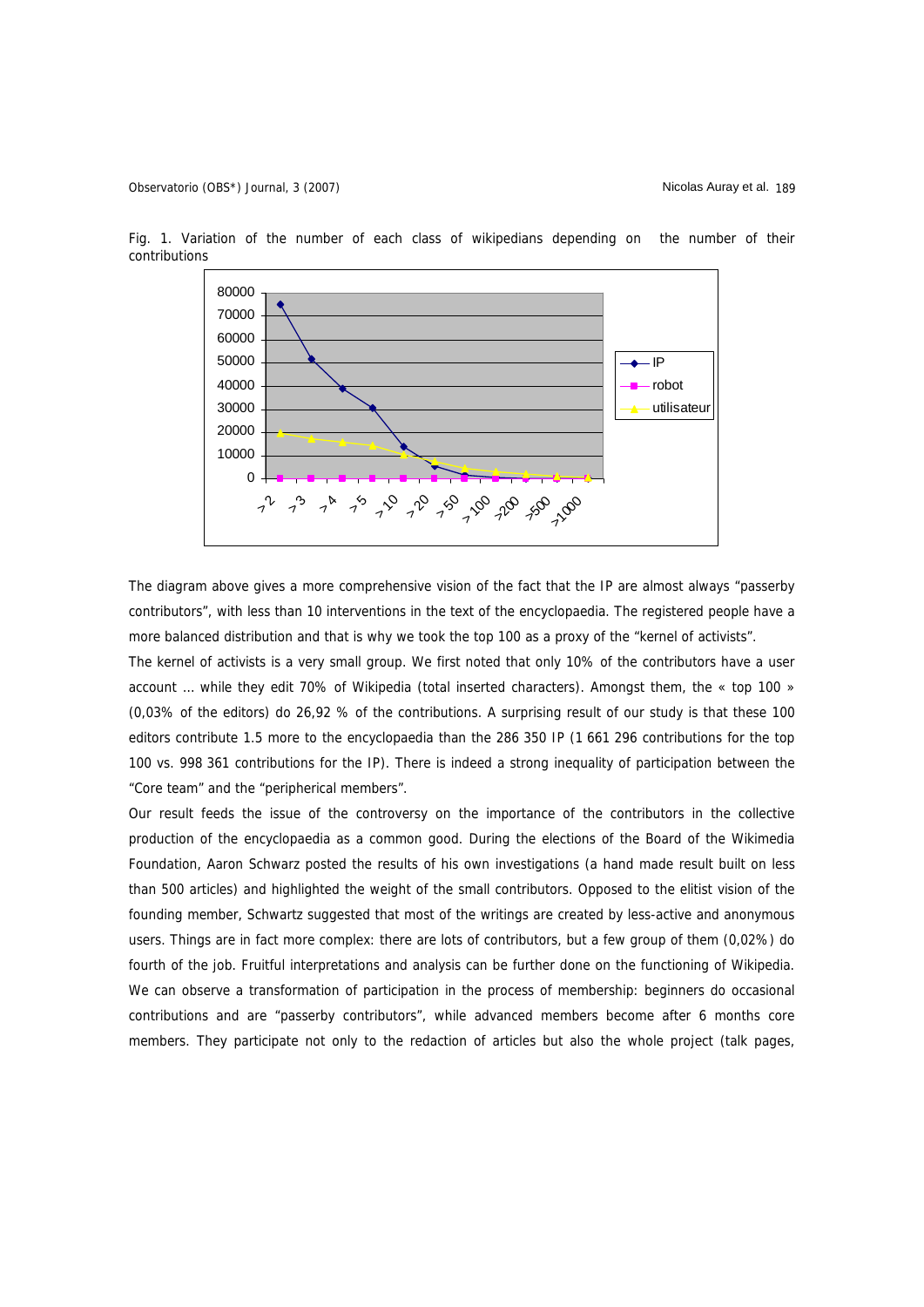management, appropriation of tools and techniques) and their center of interest will gradually move towards the "hidden order" of the encyclopedia: talk pages, discussions on coordination and management of portals. The hidden order of the project is the non-visible work which allows the project to work.

# **Passerby contributors: good Samaritans?**

We further wanted to identify the specificity of the motivations of the "passerby contributors". How are anonymous users implicated in the process of quality? Virtually all theories of social dilemmas would predict low quality contributions from anonymous contributors, especially those with low levels of participation, since they are supposed to have little motivation or incentives to contribute. But in Wikipedia, like other open source projects where the altruistic involvement is high valued, we could assume that it is not the case. Antony Smith and Denise (2005) demonstrated the importance of IP users in the project: although the knowledge of the procedural rules increases with the number of edits, less-active users (called good Samaritans) provide contributions of high quality. Quality is measured by the resistance of the contribution, that is the retention period of the wikitext before it is deleted. What is striking in their study is the resistance of small users, and particularly the point that among the users who did less than five editions, anonymous users turn to produce contributions of better quality than registered ones. In that respect, it would be prejudicial to Wikipedia to exclude IP users from the writing of articles.

The first step of our study was to assess this hypothesis of « good Samaritans ». More specifically, we aimed at validating the results and hypothesis of these qualitative studies on the French Wikipedia. Our study do not clearly confirm the hypothesis of Antony Denise Smith: passerby editors do contributions with a lower rate of survivability than kernel members. The difference between inserted and remaining, or resistant characters, is striking: the contributions made by registered users are far more resistant than the editions of IP users. For the top 100 members, 78,68% of all characters inserted resist; for the IP, less than 50% of all characters were able to survive<sup>[3](#page-5-0)</sup>. A further look on the activity of "passerby contributors" shows that they are more often involved in the redaction of controversial articles than the registered users. For instance, passerby contributors are overrepresented in the "semi-protected articles", which is an endogenous category grouping articles subject to heavy and continued content dispute or degradation.

<span id="page-5-0"></span><sup>&</sup>lt;sup>3</sup> However, we found that the survivability ration of IP members (passerby contributors) was quite higher for the French database encyclopaedia than for the English one. This could be explicated by the fact that English r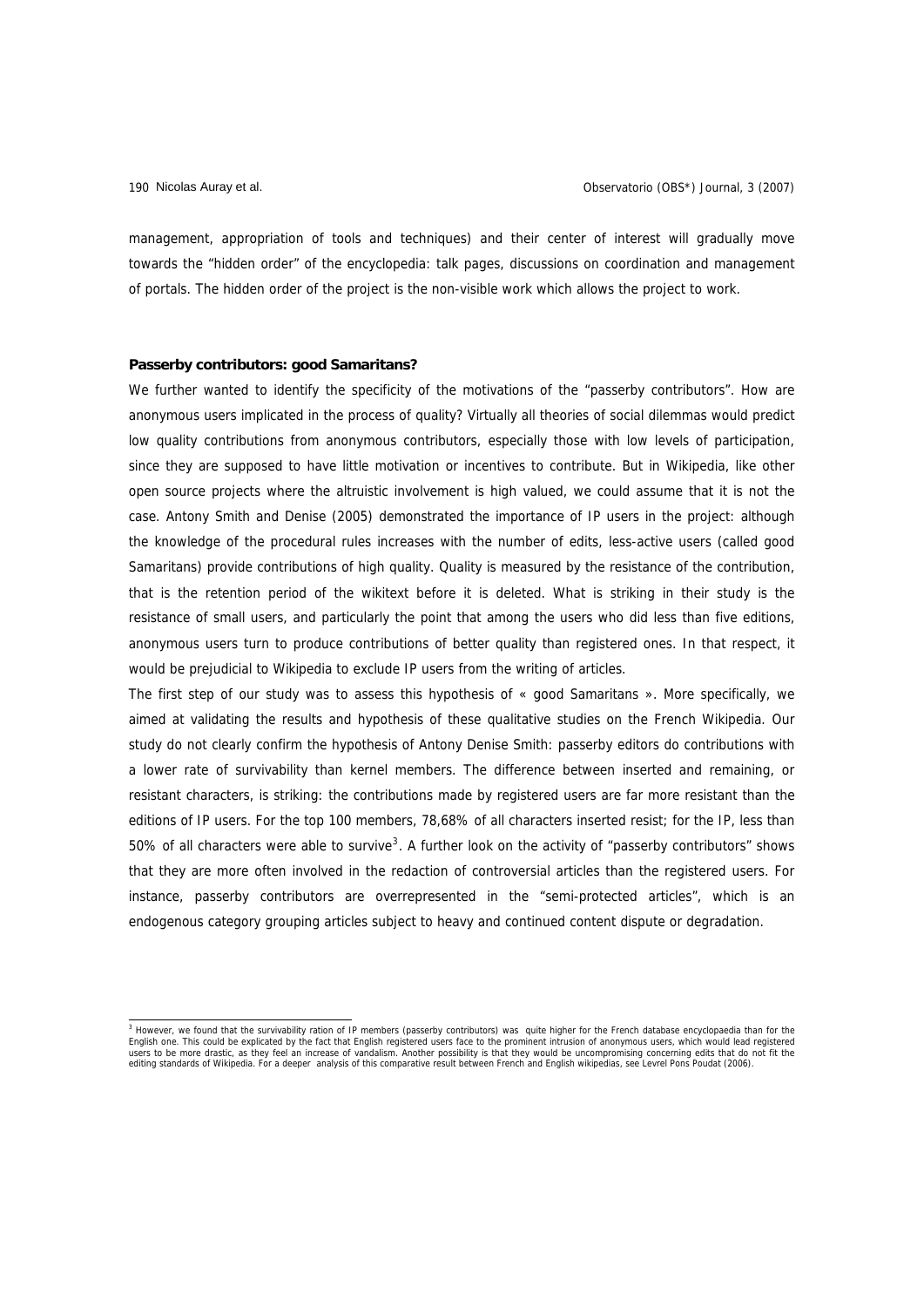|                                                                             | $%$ of IP<br>contributors | % of registered<br>contributors | % of bots |
|-----------------------------------------------------------------------------|---------------------------|---------------------------------|-----------|
| Semi-protected articles (ie controversial, or badly-<br>evaluated articles) | 49.29%                    | 46.25%                          | 4.36%     |
| The database as a whole                                                     | 19,35%                    | 65.22%                          | 15.43%    |
| Articles tagged with the label « quality articles »                         | 35.64%                    | 54.65%                          | 9.71%     |

Fig. 2. Passerby contributors are overrepresented in the controversial articles

Our second step was to highlight the main motivations of the passerby contributors. Passerby contributors essentially want to give back to the common good. The 'wiki' technology, which expands the potential population of contributors, reduces the costs of their participation. They are moved to act because of a sense of reciprocity: their tribute is like a counter gift. They don't consider the community as a network of people but as a "common good", a blackboard, a corpus, a set of words.

# **Kernel members : edicting authority and legitimacy?**

The registered contributors (circa 10% of the all contributors) have an intensive involvement in the project. Their mean number of contributions on the whole is 141.67. By comparison, the mean number of contributions for the IP members is 3.49 on the whole period. It shows that they have an intensive involvement. They spend plenty of time in the writing activity, often many hours each week, and interviews of a sample of those kernel members indicate that this strong involvement is run on a short period of their life: 24 months after their registration they do twice less articles.

The registered contributors have a more various activity: they appear on talk pages and on coordination activities. They almost have a monopoly on talk pages: 35% of their contributions are placed there, against only 8% for the IP. Kernel members control the procedural instances in case of conflicts and the have « the last word ». They are involved in the organization of different editorial spaces which are coordinated within different Wikiprojects covering themes. Although the editorial spaces are open to all participants, we might observe a predominance of registered users in such places, as creating and applying categories requires a good knowledge of the organization of Wikipedia. In such a complex project, registered users cover a wide range of forms of involvement. Previous studies proposed various ways to tackle this diversity, by focusing on a specific group of users (Wattenberg Viégas Chris Van Ham 2007). Our study confirms those results but gives them a more exhaustive basis.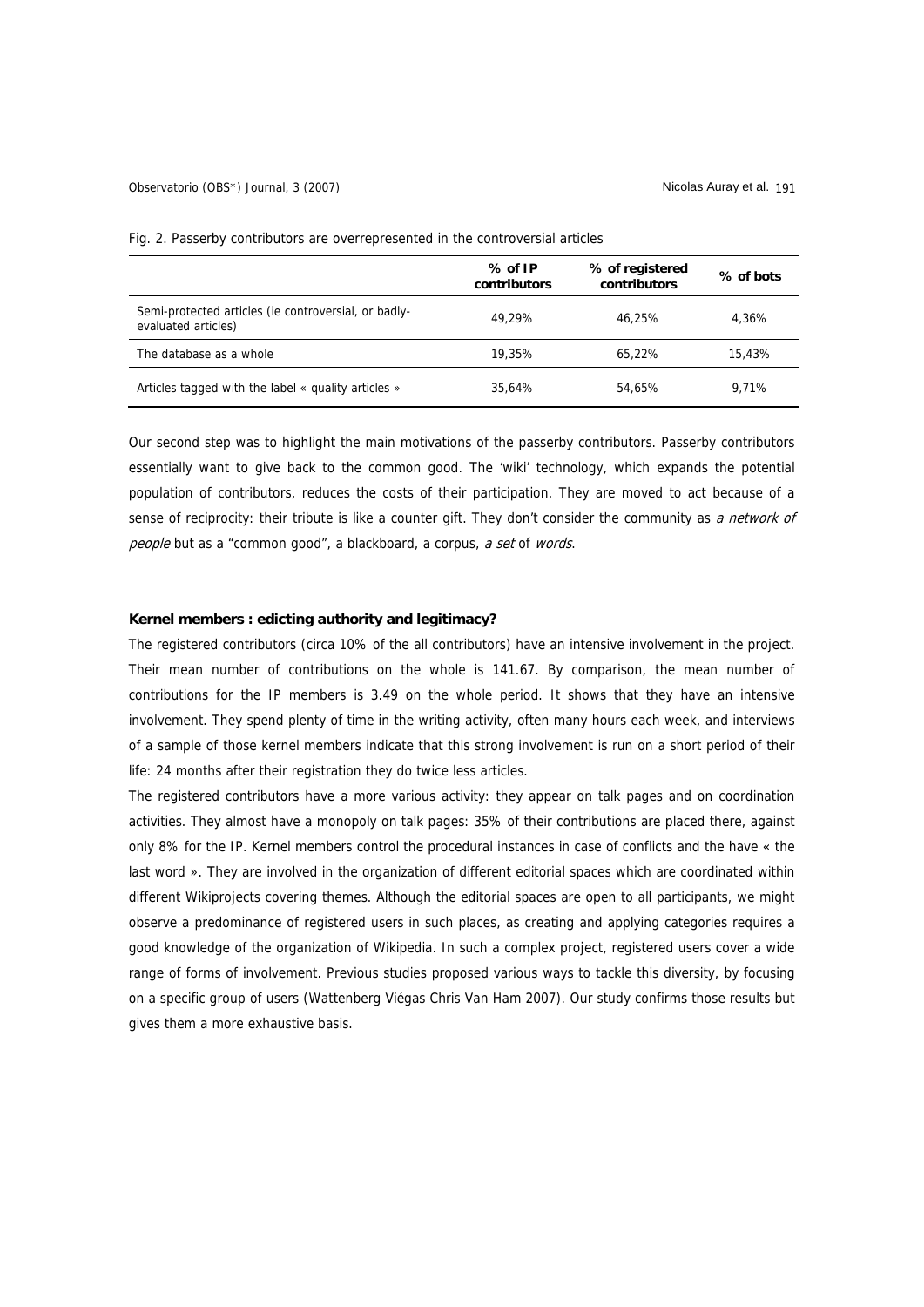The "kernel members" of the French Wikipedia speak for themselves as a family. They are proud to be wikipedists and to acquire this collective identity made of a shared meaning about the responsibility of being a wikipedist. A majority of our respondents are skilled and experienced professionals. We find that enjoyment-based intrinsic motivation, namely how creative a person feels when working on the project, is the strongest and most pervasive driver. We also find that user need and intellectual stimulation derived from writing are top motivators for project participation. They essentially valuate intrinsic motivations: not only fun or challenge<sup>[4](#page-7-0)</sup>, but political convictions. The political ambition is made of a strong sense of community behavior.

They enjoy contributing because their participation gives a sense to their life. For example there are lots are scientific workers who have professional frustrations: overspecialization and lack of global vision on their filed, or intellectual lability because they are forced to jump from projects to projects and cannot cumulate a stable knowledge.

To be a "kernel member" requires a manifest good will (expressed through activities like reverting vandalism for example) and a high degree of involvement, assessed by the number and the diversity of the contributions. Administrators have a career and more rights within the project, and can resort to specific tools to perform regulation and maintenance tasks (deletion of pages which are a copyright violation for instance).

# **A normative relativism**

Further, they explain vulgarization *in political terms*, as a way to pacify society and to make people more virtuous (like the historical Diderot's one). The "kernel activists" of Wikipedia have strong political convictions about the fact that knowledge diffusion and scientific vulgarization increases the level of welfare in our society. They share an original conception of knowledge. The "non bias policy» or their credo in the neutrality principle is an original cultural value which leads them to a "normative relativism". As the founding member of the Wikipedia Project, Jimmy Wales, stated: what people believes is the objective fact. Neutrality connotes a modular plurality that permits one to accommodate multiple policies or positions. This claim of normative relativism is very original. For instance, this claim has been contested by critics such as Lessig (1997), because supporting multiple policies was itself a policy, and one that could facilitate the censorious actions of China. This normative relativism is a political norm which structures civic participation of registered members of Wikipedia. In a sense, this "normative relativism" is the collective construction of

<span id="page-7-0"></span><sup>4</sup> Csikszentmihalyi (1975) was one of the first psychologists to study the enjoyment dimension. He emphasized that some activities were pursued for the sake of<br>the enjoyment derived from doing them. He proposed a state of "  $100.9<sub>1</sub>$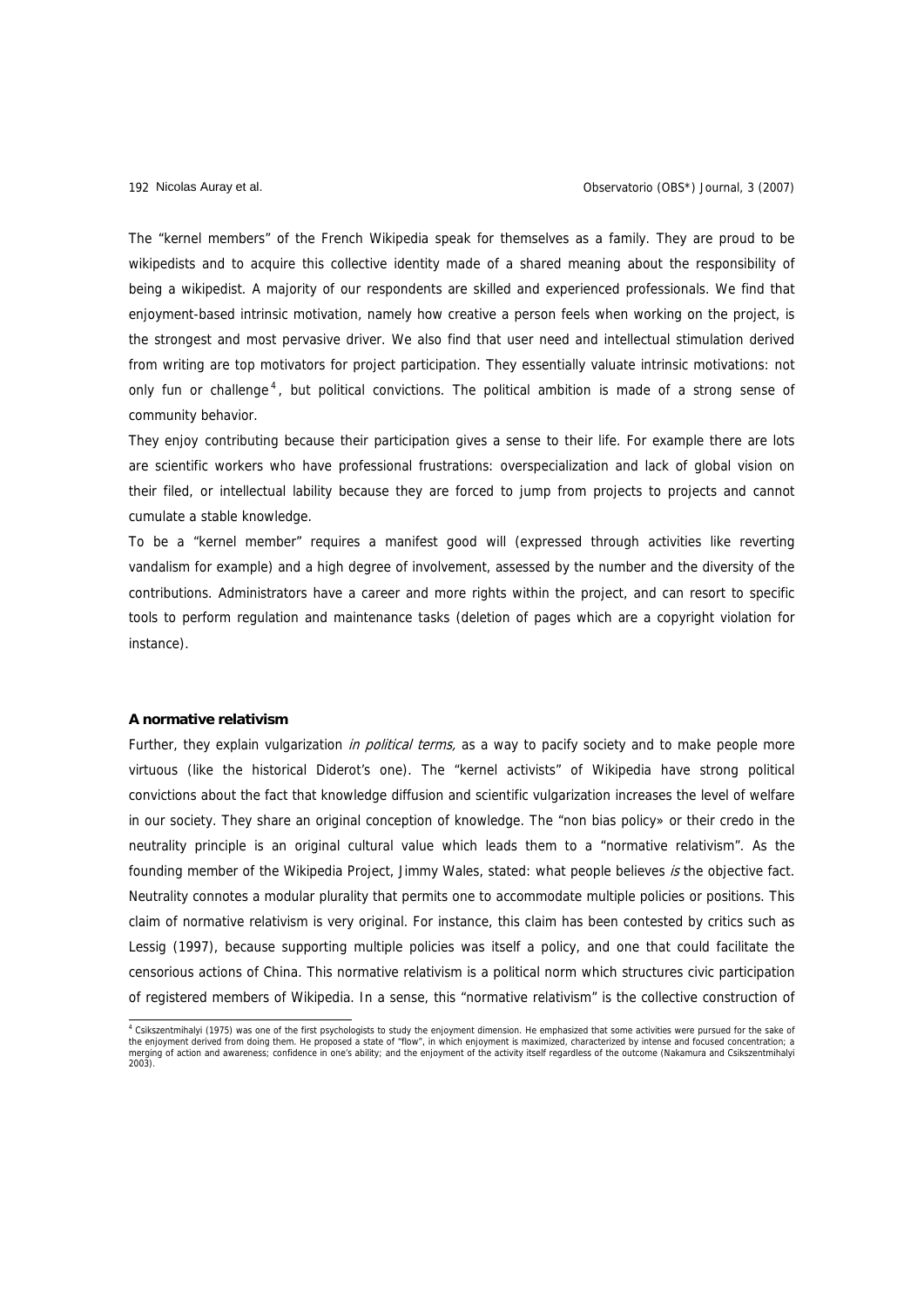Observatorio (OBS\*) Journal, 3 (2007) Nicolas Auray et al. 193

an inexhaustible matter of contest: there is a strong debattability of different acceptions of this principle, which is an unexhaustible mattern of contest. There is for instance a permanent tension between a "strong relativistic" position, for which neutrality (as the way to make your redaction more encyclopedic) is to indicate only what people think, and a "more realistic" relativism for which some points of view should not be considered in regard to scientific common norms.

# **A common practice of cowriting : what are the patterns of cooperation?**

The success of Wikipedia is based on the cohabitation of two classes of contributors, Both categories develop a solidar involvement, but for individual motivations. However, they are "together separated". The public exhibition of « intimacy » is limited to the topics which are discussed and there is not so much repetitive personal relationships: they don't see much themselves face to face. They develop a new sense, a pragmatic one, of community. The quality of the collective production should depend on the cooperation (in the same article) between the two types of contributors. They search for self-esteem or consideration rather than for indirect payoffs. They value symbolic aspects of recognition.

Both classes of contributors are strongly separated. But how are they connected and how is the cooperation built? In a study that we have already discussed, Anthony Smith and Williamson (2006) showed that there is a complementarity between both of them. It is the conjunction between weak contributors (called Samaritans) and strongly involved members (called Zealots) which creates quality and robustness, too. There are complementarities between both enthusiastic and experts. To go further, we tried to analyze the French database of Wikipedia to see the specificity of the patterns of cooperation. What are the patterns of cooperation which characterize the quality of redaction? Do people really cooperate in the same article? Do the different classes of articles have the same patterns of cooperation?

# **The co writing activity is the norm**

The daily frenzy of editing provides a resource that many individuals regard as well-written and accurate. But how is the cooperation really processed? Mostly, the statistics on Wikipedia articles underestimate the cooperation because they calculate it on the whole basis: they include the young articles which have only a few months<sup>[5](#page-8-0)</sup>. So, to have a more realistic view of the co writing activity, we selected only the articles which have more than 1 year.

<span id="page-8-0"></span><sup>&</sup>lt;sub>5</sub><br>Another problem of the calculation of cooperation is the fact that a lot of articles are only redirections, so we must eliminate them to have a more precise view.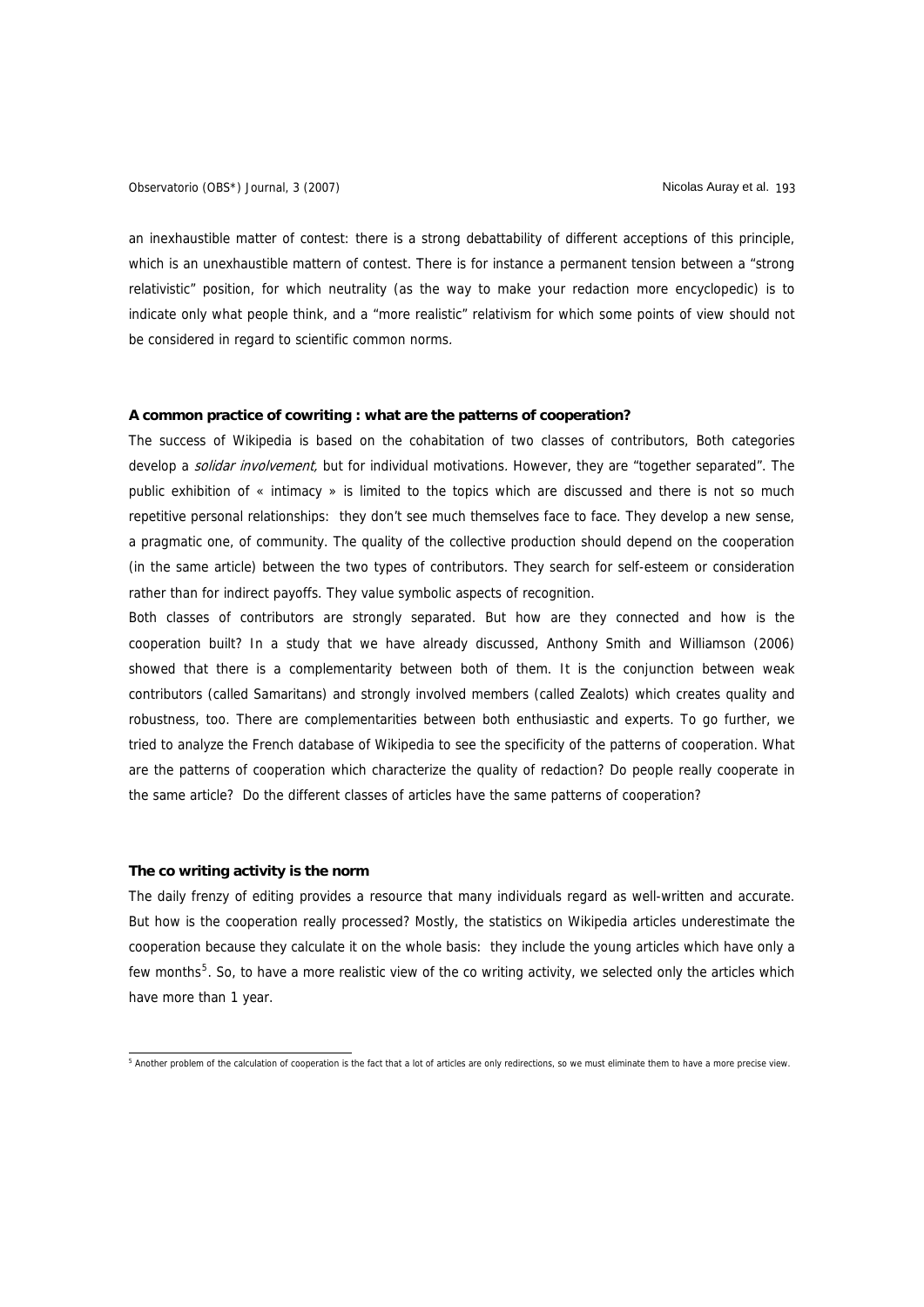194 Nicolas Auray et al. Observatorio (OBS\*) Journal, 3 (2007)



Fig 3. Size distribution of the articles older than 1 year, after deletion of the redirections (size = number of different contributors)

We can observe that the statistical mode is at 7: the most common number of contributors for the articles older than 1 year equals seven. Numerous articles have between 7 and 21 members. If we do not eliminate the young articles and the redirections, we obtain the following diagram, with a center of gravity which is pulled down:



Fig 4. Distribution of size for all articles excepted redirections (size = number of contributors)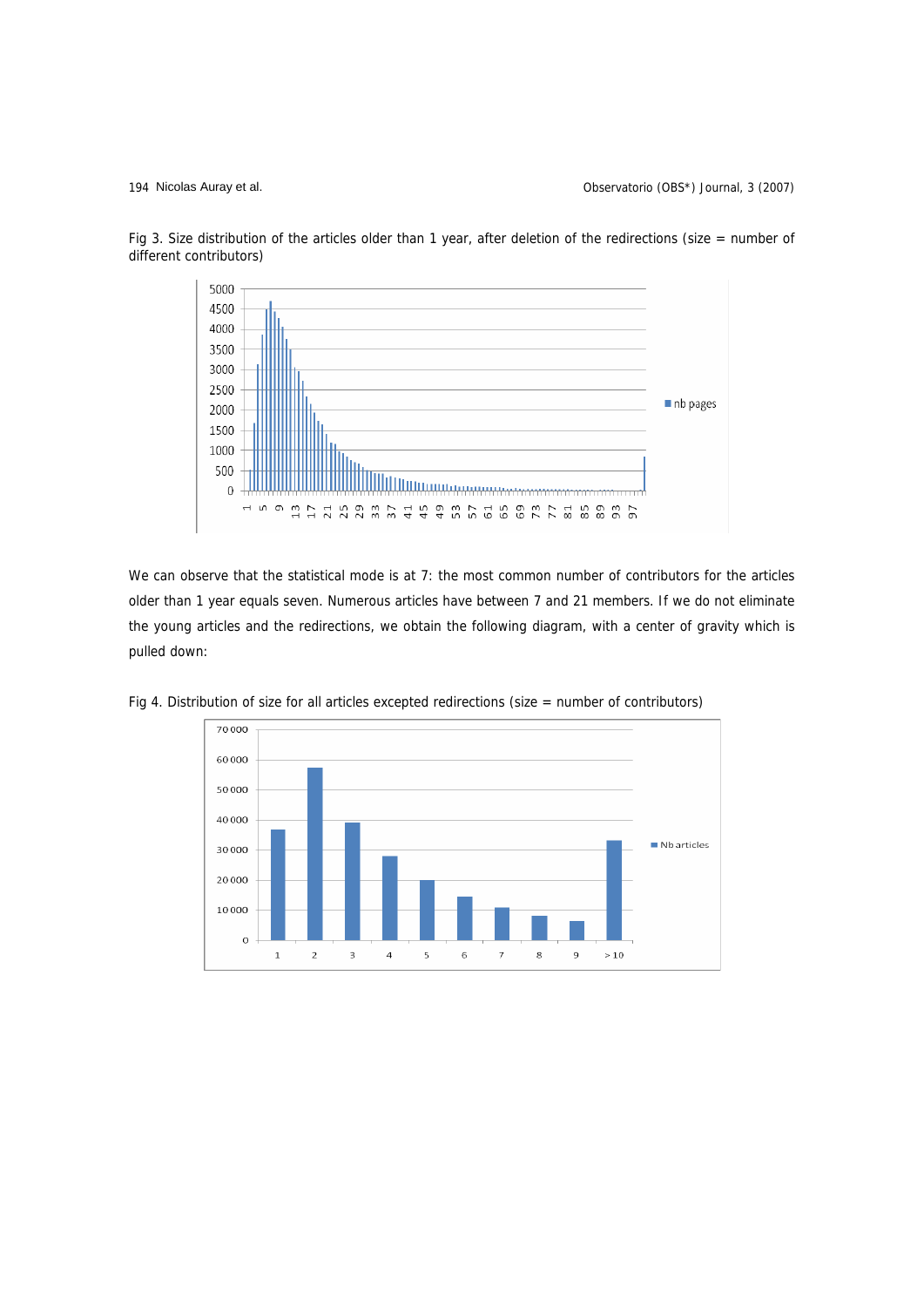Observatorio (OBS\*) Journal, 3 (2007) (Observatorio (OBS\*) Journal, 3 (2007)

## **The correlation between size of articles and quality**

Wikipedia has endogenous categories which are very interesting to contrast the different articles in terms of their quality. For instance, there are the "semi-protected articles", which is an endogenous category grouping articles subject to heavy and continued content dispute or degradation. There are the "quality" articles, which gather the articles labeled as "good" ones. How does the size vary depending on the level of quality of the different articles? We tried (fig.5) to study the size of those three classes of articles.

The "good" articles (those with a label of quality) are three times smaller than the "bad" ones (those which are badly-evaluated and semi-protected): it means that they have three times less contributors. This result is particularly interesting when it is compared with the fact that the "good" articles and the "bad" ones have not the same differential for their magnitude. The "good" ones have only twice fewer contributions. So, reported to the same magnitude (it means the same number of contributions), the "good" articles have approximately 1.5 times less contributors than the "bad" ones. Therefore, we can highlight the existence of a "threshold of congestion". Beyond a certain number (circa 150) of different authors, the quality of the article tends to suddenly decrease.

|                                               | Mean number of contributors for an article |  |
|-----------------------------------------------|--------------------------------------------|--|
| Articles with long semi-protection (base SPL) | 186,13                                     |  |
| The whole basis without redirections          | 5,26                                       |  |
| Articles with the label of quality            | 68.57                                      |  |

Fig. 5. Mean number of contributors and of contributions for each category of articles

|                                               | Mean number of contributions for an article |  |
|-----------------------------------------------|---------------------------------------------|--|
| Articles with long semi-protection (base SPL) | 449,30                                      |  |
| The whole base without redirections           | 10.40                                       |  |
| Articles with the label of quality            | 207,03                                      |  |
|                                               |                                             |  |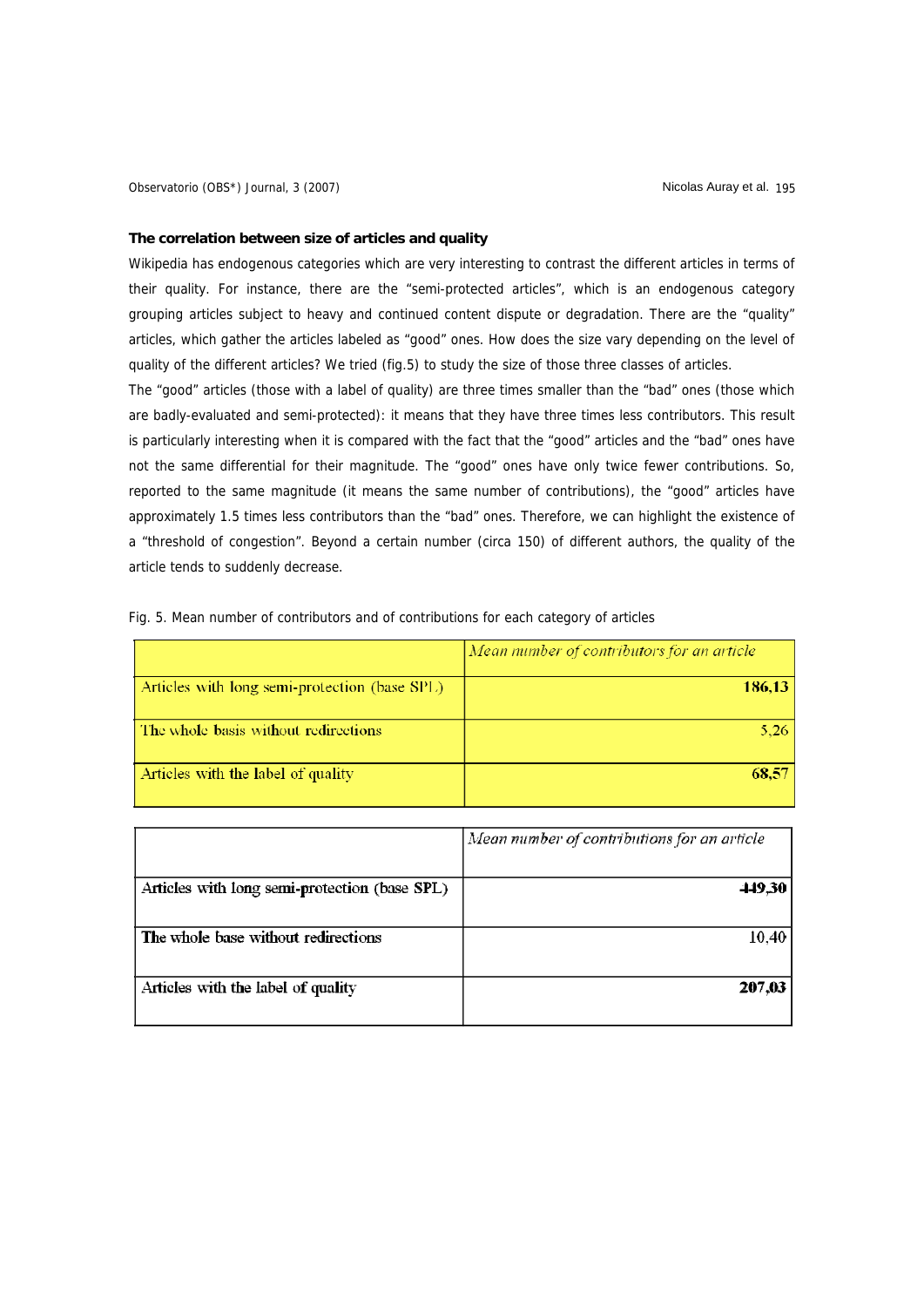The existence of this threshold means that the quality degradation is not linear. This crowding effect can be understood by the locking of the solidarity mechanisms when the community of authors increases. The level of mutual understanding between all the authors falls ever lower, and in the same time it is increasingly difficult to make decisions because there are threats of paralysis.

#### **Kernel activists do a lot of formal corrections**

Previous section tried to discuss the extent of the cooperation between the contributors in attempting to assess the density of the co writing process. Such an approach must be complemented by a review of the division of roles. To highlight the division of task between the IP and the registered users, we tried to analyze the characteristic of the intervention patterns of each class of contributors.

One of the good indicators to find out patterns of contribution is the average number of characters for each contribution: a low average indicates a predilection for minor and formal corrections; a high average indicates a predilection for content providing. We observe (fig.6) that on the average each contribution of an IP user is more than twice bigger than the contribution of a registered user. The passerby contributors are rather oriented towards the provision of content. On the contrary, the registered users have a more diverse and evenly distributed activity: they provide new content and do at the same time formal corrections. The tendency to provide content is much less marked than for the registered users than for the IP contributors. However, the tendency rises a little among the kernel activists.

|                  | number of inserted<br>characters | number of<br>contributions | average number of<br>characters per insertion |
|------------------|----------------------------------|----------------------------|-----------------------------------------------|
| Top 100          | 167 670 072                      | 412 961                    | 40 601.91                                     |
| Registered users | 1 259 942 753                    | 3 590 426                  | 35 091.73                                     |
| ΙP               | 373 619 816                      | 422 874                    | 88 352.51                                     |

Fig.6. Average number of characters per insertion for each class of contributors (IP, registered and top 100)

The analysis of the *patterns of cooperation* shows that the co-writing activity is the norm. A majority of old articles involve between 7 and 20 contributors. The correlation between size of articles and quality has been further analyzed: it seems that there is a threshold (circa 100 or 150 contributors) above which the quality decreases. The understanding of the cooperation patterns is clearer when we look at the style of cooperation for each class of contributors. The passerby contributors and the registered ones seem to be complementary: the first ones are concentrated on content providing, while the registered ones do more likely formal corrections.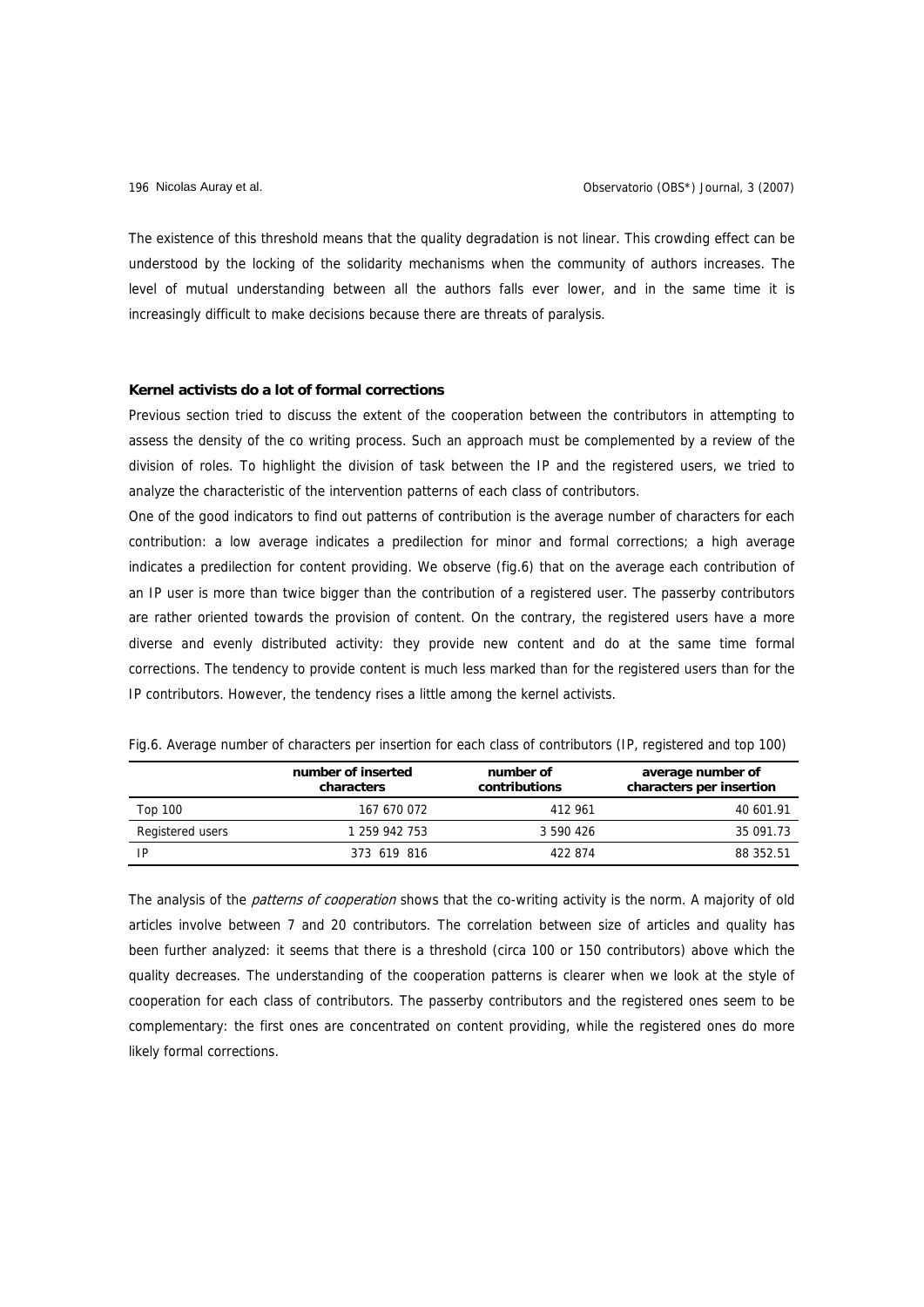#### **Conclusion**

Wikipedia illustrates a new social form of innovation. Its success is grounded on the heterogeneity of his community of contributors, mixing passerby contributors and kernel members. They share one thing in common: the valuation of the symbolic aspects of recognition like self-esteem. But the passerby contributors are involved by a sense of reciprocity while the members of the core are powered by a "normative relativism" : the principle of neutrality acts as a matter of concern : it *opens* discussions and do not close it.

Since the 1980s, the innovations among the microcomputing and the new information technologies illustrate a tendency of empowerment of users. This tendency is nowadays characterized by the increased weight of users in the innovation process. This process is marked by a more egalitarian participation of users. This phenomenon has been called the democratizing of innovation (von Hippel 2001). Our insight in the collaborative process of the French version of Wikipedia, the famous collective good based on user generated content, allows us to have a more precise view on this democratic process. Our statistical analysis highlighted a inequality of contributions and of authority between many passerby contributors and a handful of core members. Despite this inequality, there remains a democratic atmosphere, in a sense of a social mobility: to join the "core team" is very simple. To put it very simply, in distributed collaborative productions, the "cores" are not clans.

# **Bibliography**

Anthony, D., Smith, S., and Williamson, T. 2005. Explaining Quality in Internet Collective Goods: Zealots and Good Samaritans in the Case of Wikipedia.

Bryant, S., Forte, A., Bruckman, A. , 2005. Becoming Wikipedian:Transformation of Participation in a Collaborative Online Encyclopedia, GROUP 2005.

Csikszentmihalyi, M., 2001, Flow: the Psychology of Optimal Experience, Harper Collins.

Emigh, W., and Herring, S., 2005. Collaborative Authoring on the Web: A Genre Analysis of Online Encyclopedias, HICSS 2005.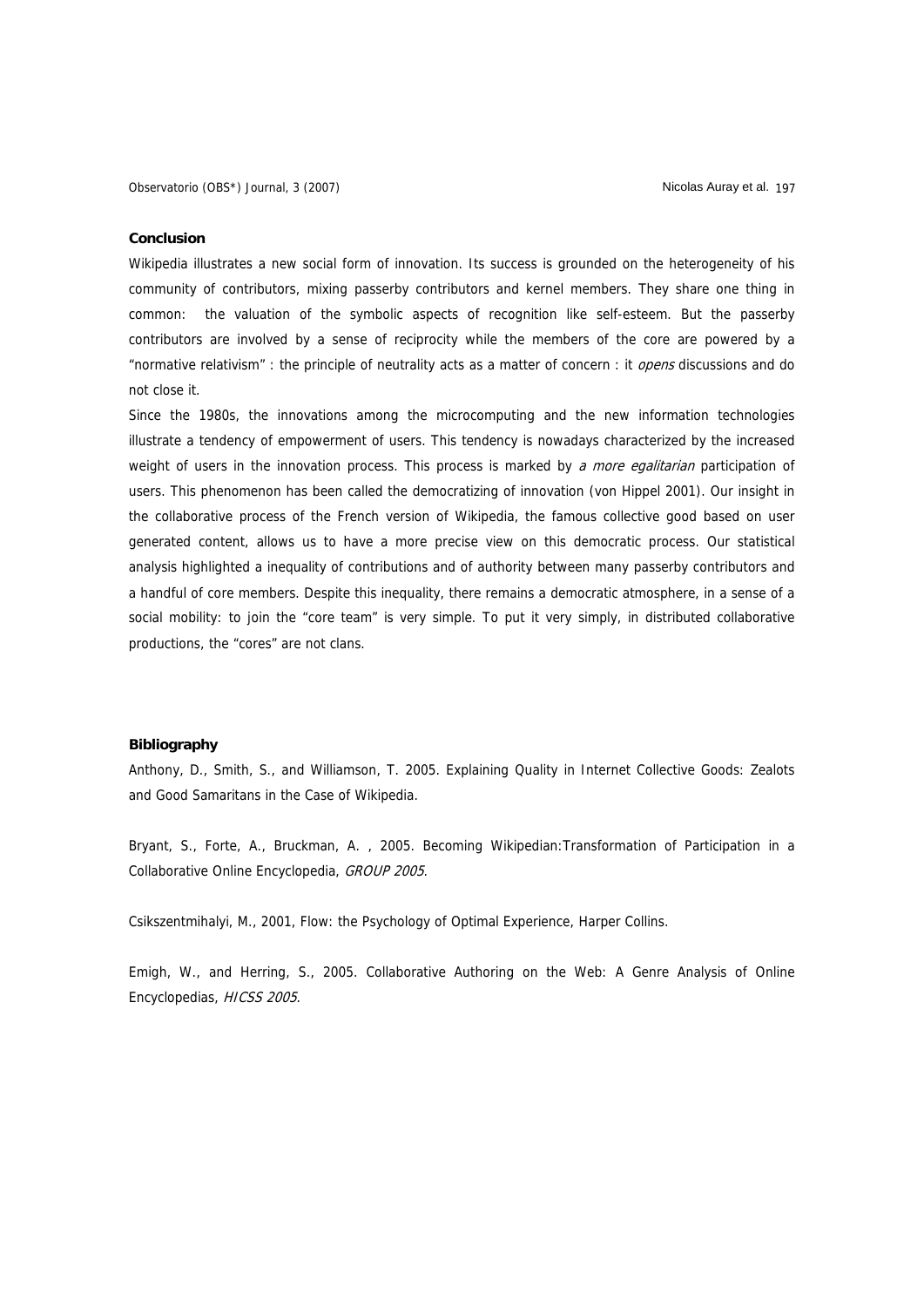Forte, A., Bruckman, A., 2005. Why do People Write for Wikipedia? Incentives to Contribute to Open-Content Publishing, GROUP 05.

Giles, J., 2005. "Internet encyclopaedias go head to head", Nature, 438, pp.900-901.

Himanen, avec Linus Torvalds, Manuel Catells, 2001, The Hacker Ethic and the Spirit of the Information Age, Secker and Warburg, London.

Kittur, A., Suh, B., Pendleton, B.A., and Chi, E.H., 2007. He says,She Says: Conflict and Coordination in Wikipedia, Proceedings CHI, 2007.

Kuznetsov, S., 2006. Motivations of contributors to Wikipedia, ACM SIGCAS Computers and Society, 2 (36).

Lerner, J., Tirole, J., 2002. "Some Simple Economics of Open Source", Journal of Industrial Economics, 46 (2), 125-156

Levrel, J., Pons, P., Poudat, C., 2006. «Division of tasks within Wikipedia: a comparative and statistical approach», working paper, [http://autograph.overcrowded.org.](http://autograph.overcrowded.org/)

Lih, A. , 2004. Wikipedia as Participatory Journalism: Reliable Sources? Metrics for evaluating collaborative media as a news resource, 5th International Symposium on Online Journalism, April 16 - 17, 2004, Austin, Texas.

Stvilia, B., Twidale, M., Gasser, L., and Smith, L.,2005. Information Quality Discussions in Wikipedia, Technical Report ISRN UIUCLIS—2005/2+CSCW, 2005.

Viègas, F. B., 2007. The Visual Side of Wikipedia, HICSS-40, 2007.

Von Hippel, E., 2001. Innovation in User Communities: Learning in Open Source Software, Sloan Management Review, 2001.

Voss, J., 2005. Measuring Wikipedia, Proceedings of the 10th ISS.